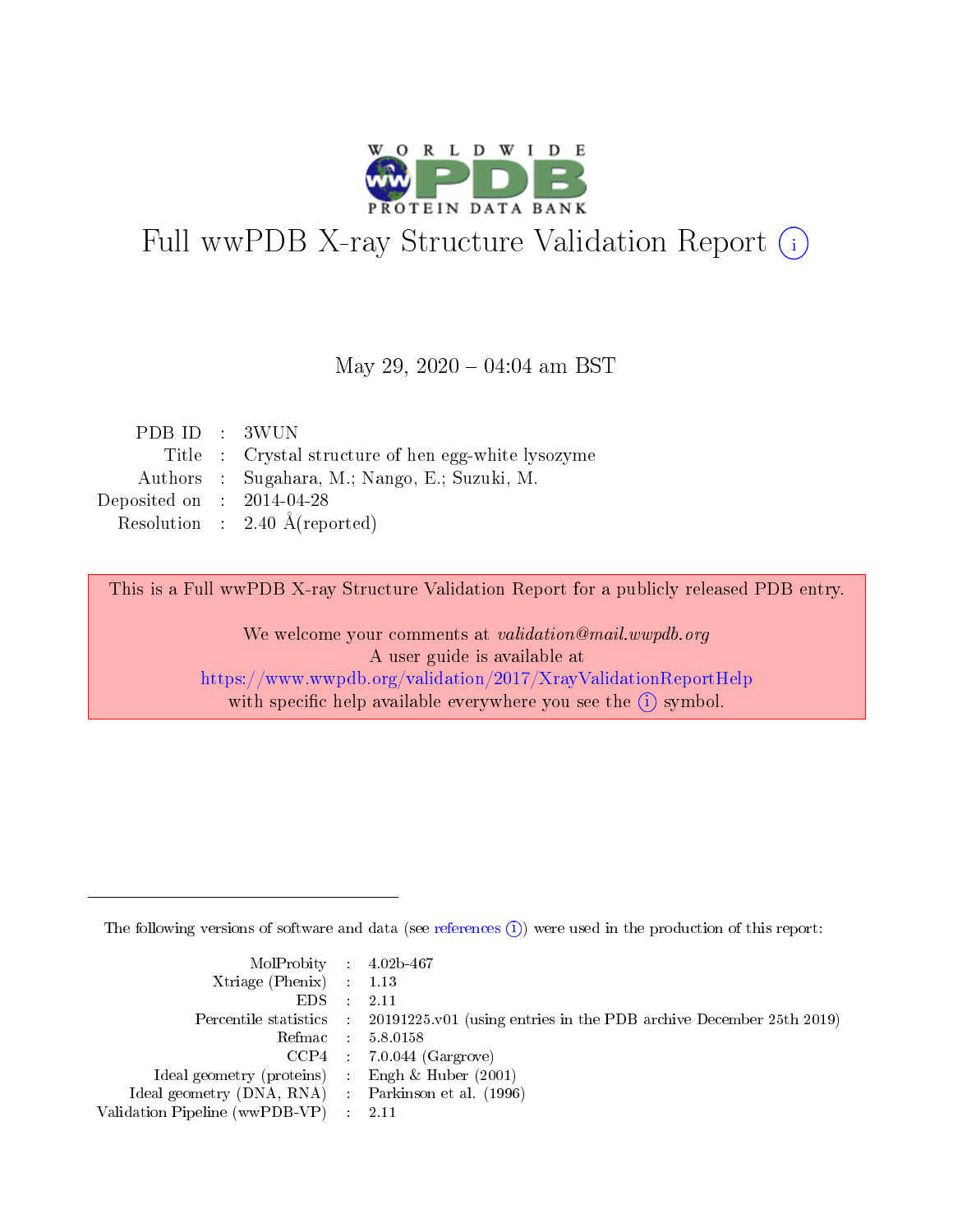# 1 [O](https://www.wwpdb.org/validation/2017/XrayValidationReportHelp#overall_quality)verall quality at a glance  $(i)$

The following experimental techniques were used to determine the structure: X-RAY DIFFRACTION

The reported resolution of this entry is 2.40 Å.

Percentile scores (ranging between 0-100) for global validation metrics of the entry are shown in the following graphic. The table shows the number of entries on which the scores are based.



| Metric                | Whole archive<br>$(\#\text{Entries})$ | Similar resolution<br>$(\#\text{Entries},\, \text{resolution}\; \text{range}(\textup{\AA}))$ |
|-----------------------|---------------------------------------|----------------------------------------------------------------------------------------------|
| $R_{free}$            | 130704                                | $3907(2.40-2.40)$                                                                            |
| Clashscore            | 141614                                | $4398(2.40-2.40)$                                                                            |
| Ramachandran outliers | 138981                                | $4318(2.40-2.40)$                                                                            |
| Sidechain outliers    | 138945                                | $4319(2.40-2.40)$                                                                            |
| RSRZ outliers         | 127900                                | $3811 (2.40 - 2.40)$                                                                         |

The table below summarises the geometric issues observed across the polymeric chains and their fit to the electron density. The red, orange, yellow and green segments on the lower bar indicate the fraction of residues that contain outliers for  $>=3, 2, 1$  and 0 types of geometric quality criteria respectively. A grey segment represents the fraction of residues that are not modelled. The numeric value for each fraction is indicated below the corresponding segment, with a dot representing fractions  $\epsilon=5\%$  The upper red bar (where present) indicates the fraction of residues that have poor fit to the electron density. The numeric value is given above the bar.

| Mol | $\sim$ $\sim$<br>hain | Length | Quality of chain |    |
|-----|-----------------------|--------|------------------|----|
|     |                       | 190    | 3%               |    |
| л.  | . .                   | ⊥∠ບ    | 93%              | 7% |

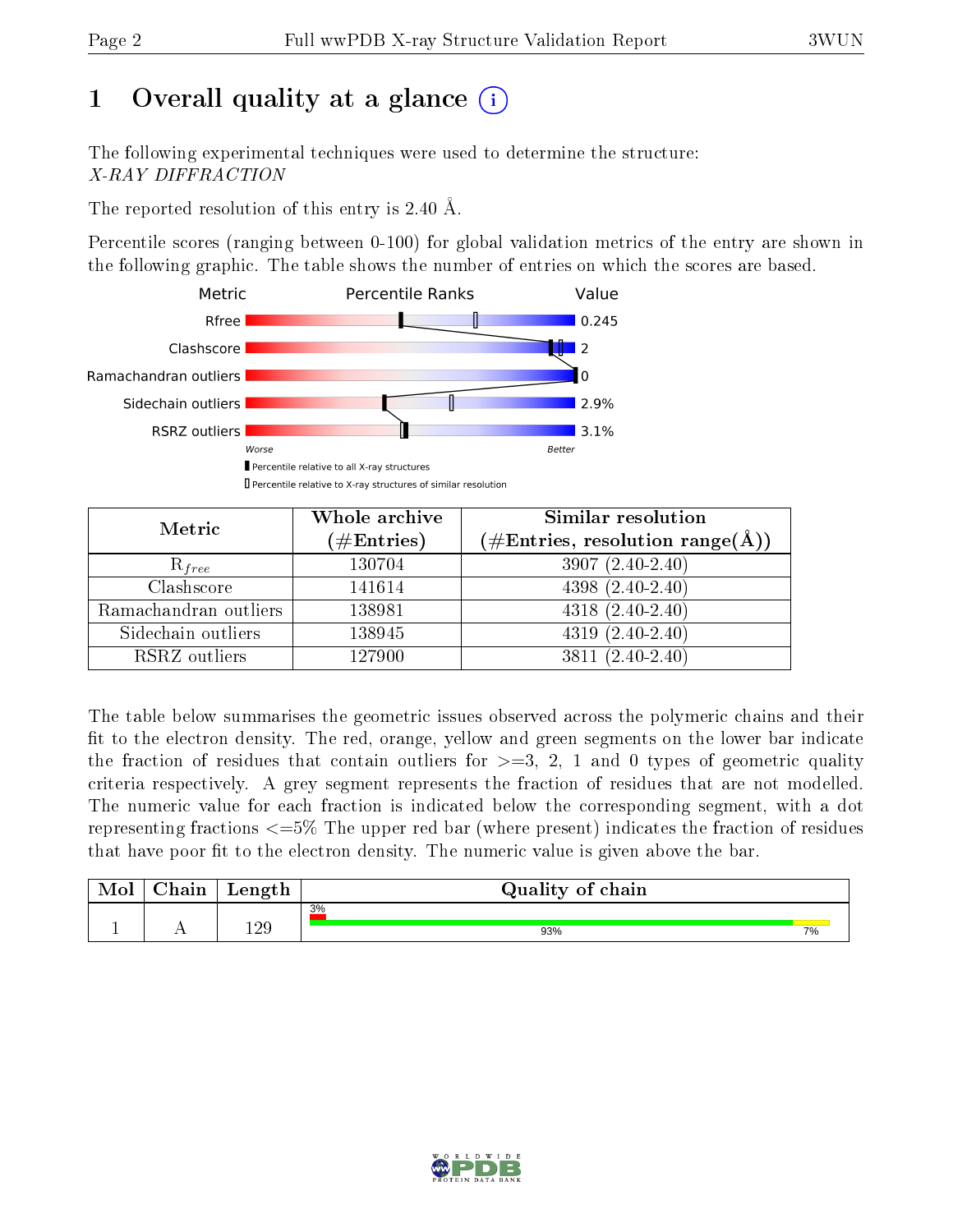# 2 Entry composition (i)

There are 4 unique types of molecules in this entry. The entry contains 1035 atoms, of which 0 are hydrogens and 0 are deuteriums.

In the tables below, the ZeroOcc column contains the number of atoms modelled with zero occupancy, the AltConf column contains the number of residues with at least one atom in alternate conformation and the Trace column contains the number of residues modelled with at most 2 atoms.

• Molecule 1 is a protein called Lysozyme C.

| Mol | Chain | Residues | $\rm{Atoms}$ |     |     | ZeroOcc | $\mid$ AltConf $\mid$ Trace |  |  |
|-----|-------|----------|--------------|-----|-----|---------|-----------------------------|--|--|
|     | 129   | Total    |              |     |     |         |                             |  |  |
|     |       | $1001\,$ | 613          | 193 | 185 |         |                             |  |  |

• Molecule 2 is SODIUM ION (three-letter code: NA) (formula: Na).

|  | $Mol$   Chain   Residues | <b>Atoms</b>  | $\mid$ ZeroOcc $\mid$ AltConf |  |
|--|--------------------------|---------------|-------------------------------|--|
|  |                          | Total<br>- Na |                               |  |

Molecule 3 is CHLORIDE ION (three-letter code: CL) (formula: Cl).

|  | $\text{Mol}$   Chain   Residues | Atoms | ZeroOcc   AltConf |
|--|---------------------------------|-------|-------------------|
|  |                                 | Total |                   |

• Molecule 4 is water.

|  | $\text{Mol}$   Chain   Residues | Atoms       | ZeroOcc   AltConf |
|--|---------------------------------|-------------|-------------------|
|  |                                 | Total<br>96 |                   |

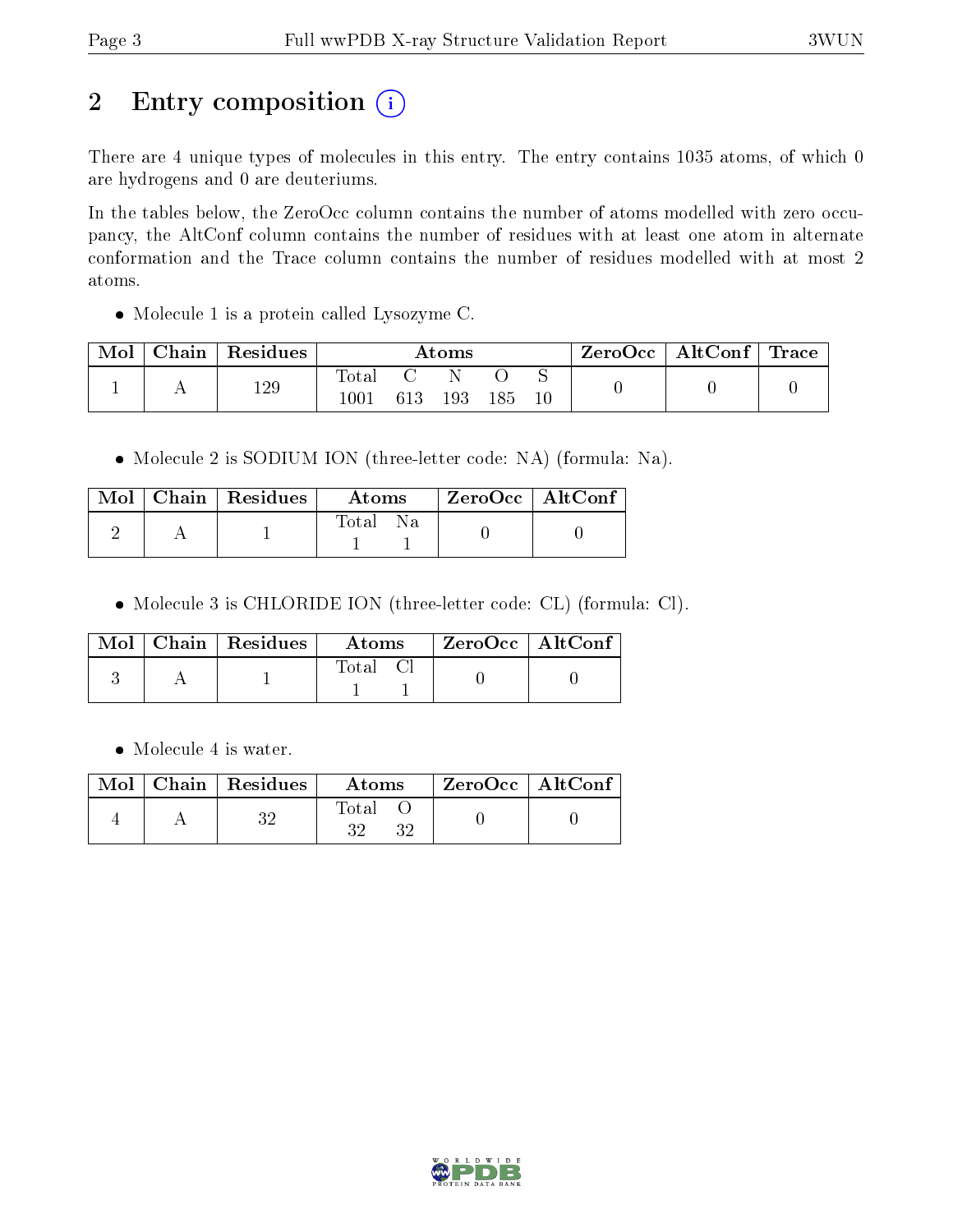## 3 Residue-property plots  $(i)$

These plots are drawn for all protein, RNA and DNA chains in the entry. The first graphic for a chain summarises the proportions of the various outlier classes displayed in the second graphic. The second graphic shows the sequence view annotated by issues in geometry and electron density. Residues are color-coded according to the number of geometric quality criteria for which they contain at least one outlier: green  $= 0$ , yellow  $= 1$ , orange  $= 2$  and red  $= 3$  or more. A red dot above a residue indicates a poor fit to the electron density (RSRZ  $> 2$ ). Stretches of 2 or more consecutive residues without any outlier are shown as a green connector. Residues present in the sample, but not in the model, are shown in grey.

• Molecule 1: Lysozyme C



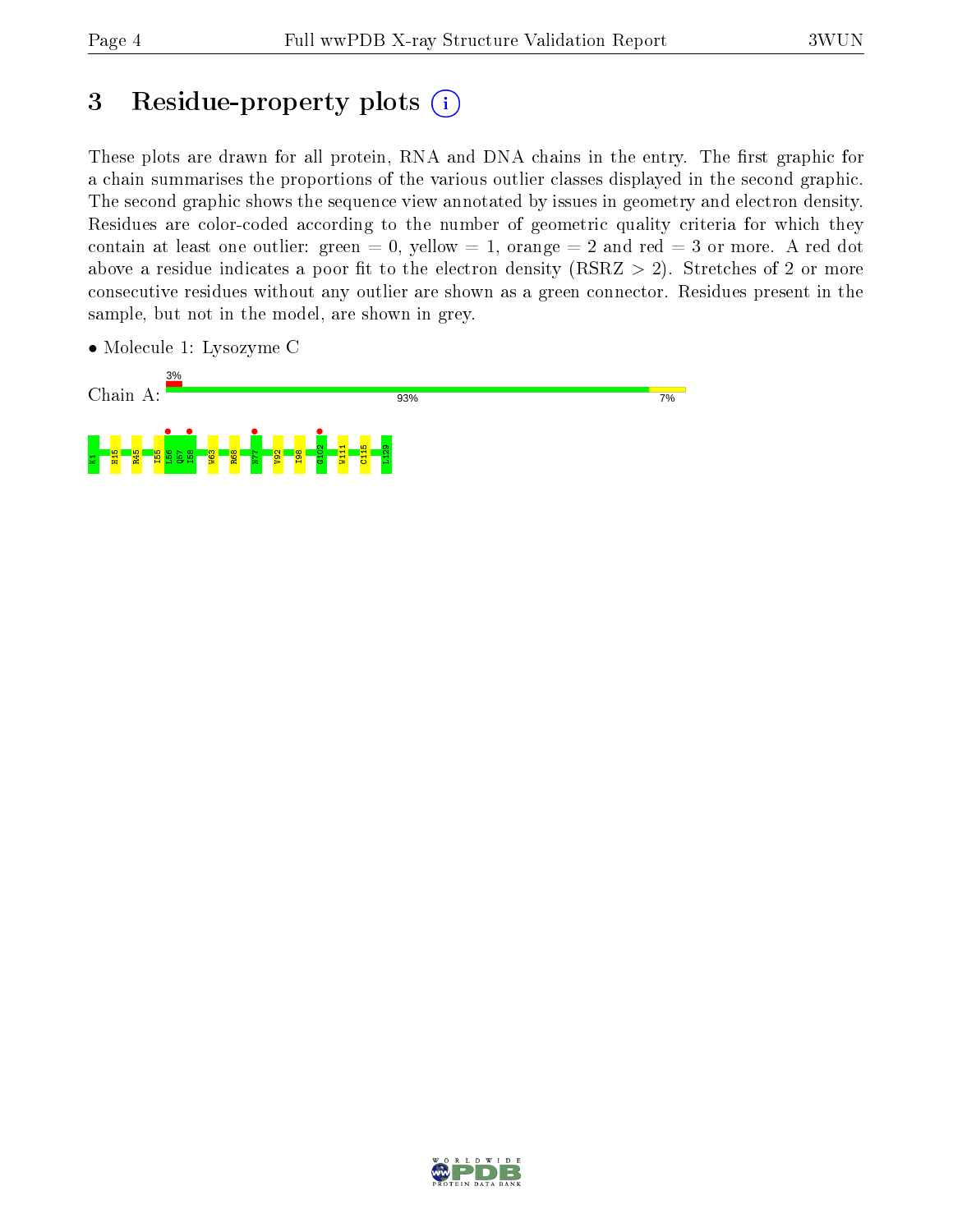## 4 Data and refinement statistics  $(i)$

| Property                                                         | Value                                             | Source                       |
|------------------------------------------------------------------|---------------------------------------------------|------------------------------|
| Space group                                                      | P 43 21 2                                         | Depositor                    |
| Cell constants                                                   | $79.00\AA$ $79.00\AA$ $38.00\AA$                  | Depositor                    |
| a, b, c, $\alpha$ , $\beta$ , $\gamma$                           | $90.00^\circ$<br>$90.00^\circ$<br>$90.00^{\circ}$ |                              |
| Resolution $(A)$                                                 | 19.16<br>$-2.40$                                  | Depositor                    |
|                                                                  | 19.16<br>$-2.40$                                  | <b>EDS</b>                   |
| % Data completeness                                              | 99.9 (19.16-2.40)                                 | Depositor                    |
| (in resolution range)                                            | 99.9 (19.16-2.40)                                 | <b>EDS</b>                   |
| $R_{merge}$                                                      | (Not available)                                   | Depositor                    |
| $\mathrm{R}_{sym}$                                               | $(No\bar{t}$ available)                           | Depositor                    |
| $\langle I/\sigma(I) \rangle$ <sup>1</sup>                       | $2.59$ (at $2.41\text{\AA}$ )                     | Xtriage                      |
| Refinement program                                               | <b>REFMAC 5.5.0109</b>                            | Depositor                    |
|                                                                  | 0.194<br>0.230<br>$\langle \cdot, \cdot \rangle$  | Depositor                    |
| $R, R_{free}$                                                    | $0.197$ ,<br>0.245                                | DCC                          |
| $R_{free}$ test set                                              | 233 reflections $(4.63\%)$                        | wwPDB-VP                     |
| Wilson B-factor $(A^2)$                                          | 43.8                                              | Xtriage                      |
| Anisotropy                                                       | 0.009                                             | Xtriage                      |
| Bulk solvent $k_{sol}(\text{e}/\text{A}^3), B_{sol}(\text{A}^2)$ | $0.31$ , $24.3$                                   | <b>EDS</b>                   |
| L-test for twinning <sup>2</sup>                                 | $< L >$ = 0.48, $< L2$ = 0.32                     | Xtriage                      |
| Estimated twinning fraction                                      | No twinning to report.                            | $\overline{\text{X}}$ triage |
| $\overline{F_o}, \overline{F_c}$ correlation                     | 0.94                                              | <b>EDS</b>                   |
| Total number of atoms                                            | 1035                                              | wwPDB-VP                     |
| Average B, all atoms $(A^2)$                                     | 42.0                                              | wwPDB-VP                     |

Xtriage's analysis on translational NCS is as follows: The largest off-origin peak in the Patterson function is  $8.18\%$  of the height of the origin peak. No significant pseudotranslation is detected.

<sup>&</sup>lt;sup>2</sup>Theoretical values of  $\langle |L| \rangle$ ,  $\langle L^2 \rangle$  for acentric reflections are 0.5, 0.333 respectively for untwinned datasets, and 0.375, 0.2 for perfectly twinned datasets.



<span id="page-4-1"></span><span id="page-4-0"></span><sup>1</sup> Intensities estimated from amplitudes.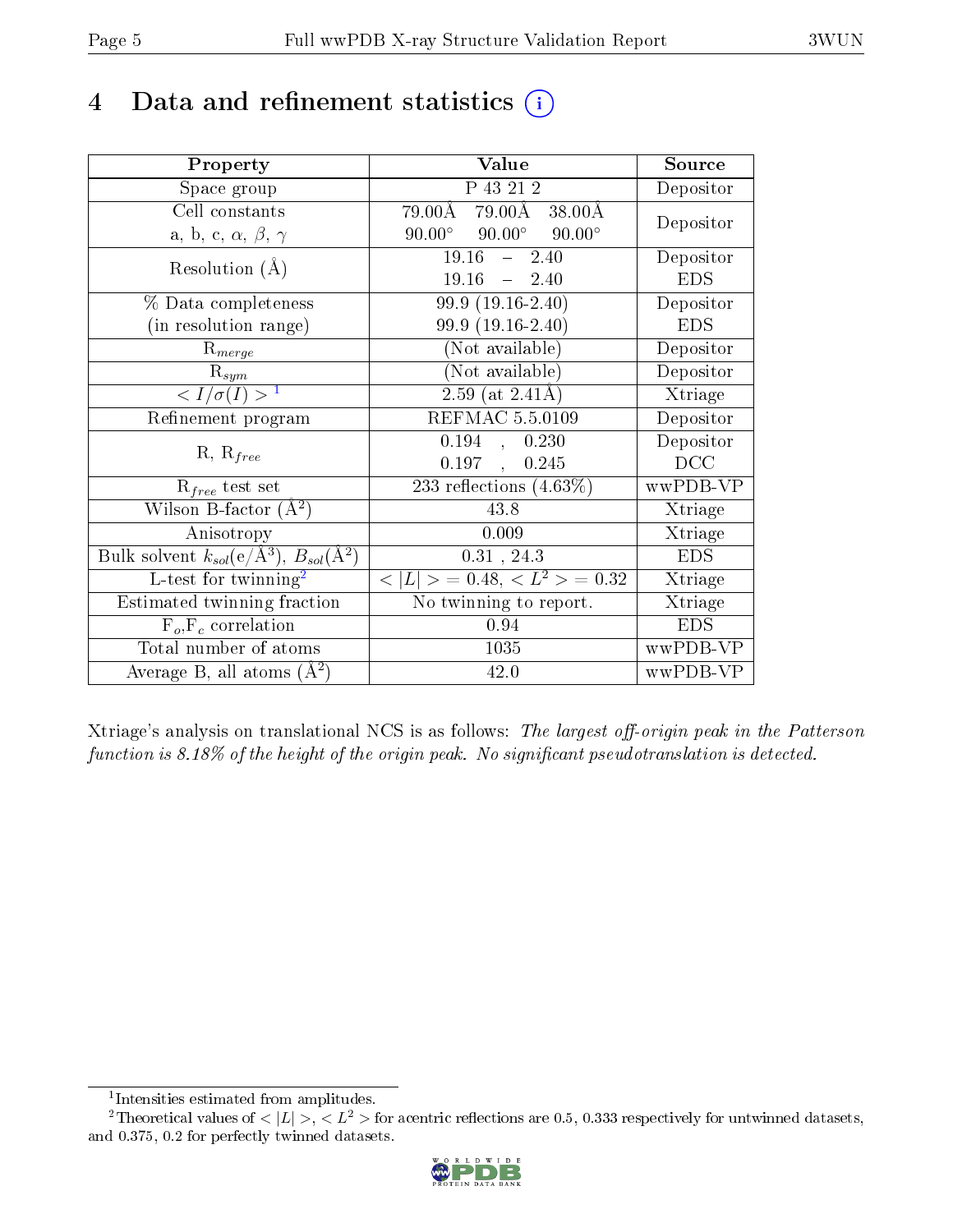# 5 Model quality  $(i)$

### 5.1 Standard geometry  $\overline{()}$

Bond lengths and bond angles in the following residue types are not validated in this section: NA, CL

The Z score for a bond length (or angle) is the number of standard deviations the observed value is removed from the expected value. A bond length (or angle) with  $|Z| > 5$  is considered an outlier worth inspection. RMSZ is the root-mean-square of all Z scores of the bond lengths (or angles).

| $Mol$   Chain |      | Bond lengths                    | Bond angles |        |
|---------------|------|---------------------------------|-------------|--------|
|               |      | RMSZ $ #Z  > 5$ RMSZ $ #Z  > 5$ |             |        |
|               | 0.76 | 0/1021                          | 0.77        | 0/1379 |

There are no bond length outliers.

There are no bond angle outliers.

There are no chirality outliers.

There are no planarity outliers.

### 5.2 Too-close contacts  $(i)$

In the following table, the Non-H and H(model) columns list the number of non-hydrogen atoms and hydrogen atoms in the chain respectively. The H(added) column lists the number of hydrogen atoms added and optimized by MolProbity. The Clashes column lists the number of clashes within the asymmetric unit, whereas Symm-Clashes lists symmetry related clashes.

|  |      |     | Mol   Chain   Non-H   H(model)   H(added)   Clashes   Symm-Clashes |
|--|------|-----|--------------------------------------------------------------------|
|  | 1001 | 958 |                                                                    |
|  |      |     |                                                                    |
|  |      |     |                                                                    |
|  | າດ   |     |                                                                    |
|  | 1035 | 958 |                                                                    |

The all-atom clashscore is defined as the number of clashes found per 1000 atoms (including hydrogen atoms). The all-atom clashscore for this structure is 2.

All (3) close contacts within the same asymmetric unit are listed below, sorted by their clash magnitude.

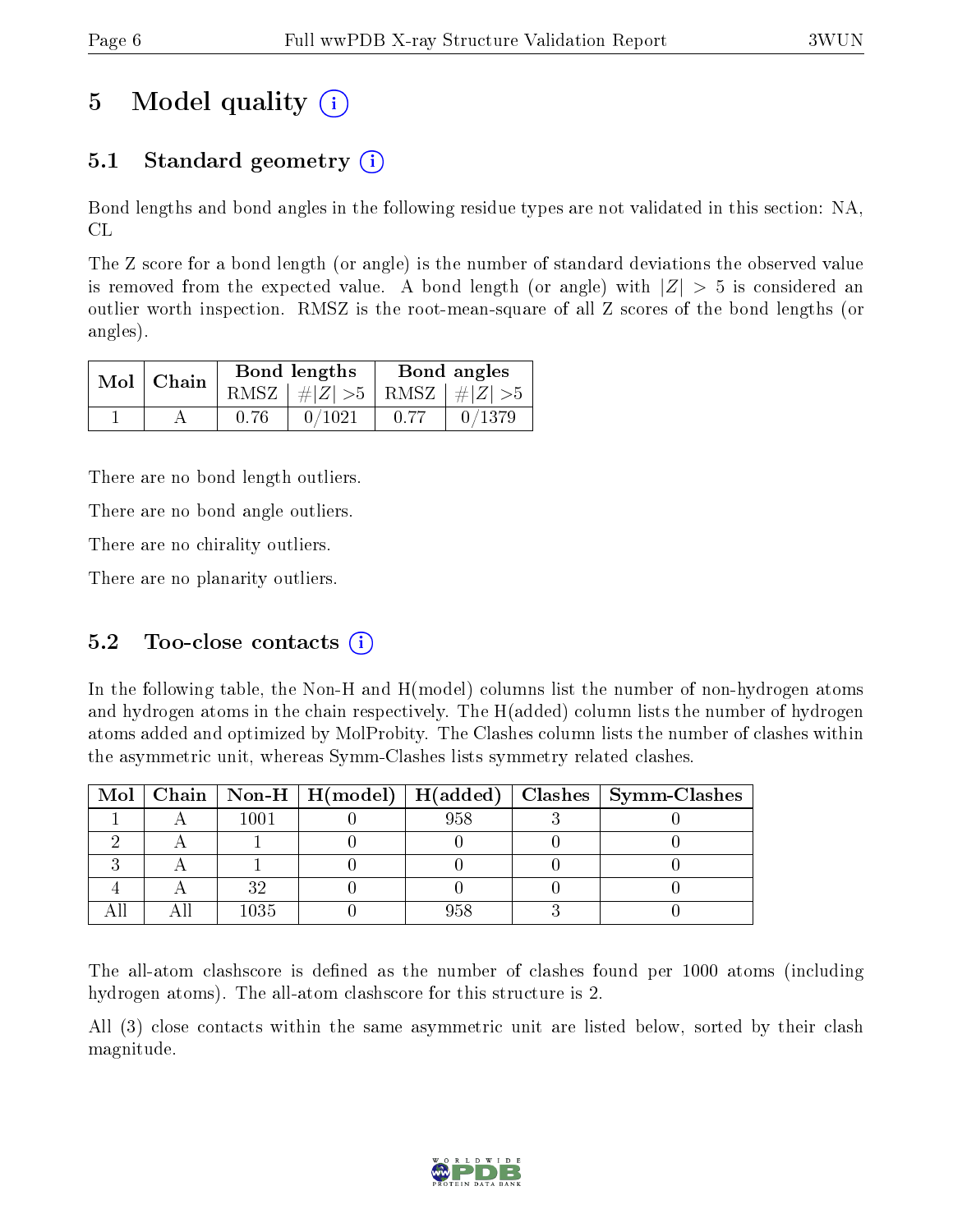| Atom-1                                                  | Atom-2                                                | Interatomic<br>distance $(A)$ | Clash<br>overlap (Å |
|---------------------------------------------------------|-------------------------------------------------------|-------------------------------|---------------------|
| 1: A:15: HIS: HB3                                       | 1: A:92: VAL:HG11                                     | 187                           | 0.57                |
| $1 \cdot A \cdot 111 \cdot \text{TRP} \cdot \text{CD1}$ | 1: A:115: CYS:HB2                                     | 246                           | 0.50                |
| 1: A:63:TRP:CE2                                         | $1 \cdot A \cdot 98 \cdot H \cdot H \cdot H \cdot 12$ | 2.53                          |                     |

There are no symmetry-related clashes.

### 5.3 Torsion angles  $(i)$

#### 5.3.1 Protein backbone  $(i)$

In the following table, the Percentiles column shows the percent Ramachandran outliers of the chain as a percentile score with respect to all X-ray entries followed by that with respect to entries of similar resolution.

The Analysed column shows the number of residues for which the backbone conformation was analysed, and the total number of residues.

| Mol   Chain | Analysed                                |  | Favoured   Allowed   Outliers   Percentiles                  |  |
|-------------|-----------------------------------------|--|--------------------------------------------------------------|--|
|             | $127/129$ (98\%)   123 (97\%)   4 (3\%) |  | $\begin{array}{ c c c c c }\n\hline\n100 & 100\n\end{array}$ |  |

There are no Ramachandran outliers to report.

#### 5.3.2 Protein sidechains  $(i)$

In the following table, the Percentiles column shows the percent sidechain outliers of the chain as a percentile score with respect to all X-ray entries followed by that with respect to entries of similar resolution.

The Analysed column shows the number of residues for which the sidechain conformation was analysed, and the total number of residues.

| Mol   Chain | Analysed                      |       | Rotameric   Outliers   Percentiles |  |
|-------------|-------------------------------|-------|------------------------------------|--|
|             | $105/105(100\%)$   102 (97\%) | 3(3%) | 62                                 |  |

All (3) residues with a non-rotameric sidechain are listed below:

| Mol | Chain | Res | Type       |
|-----|-------|-----|------------|
|     |       | 45  | $\rm{ARG}$ |
|     |       | 55  | ' I . H    |
|     |       | 38  | ВG         |

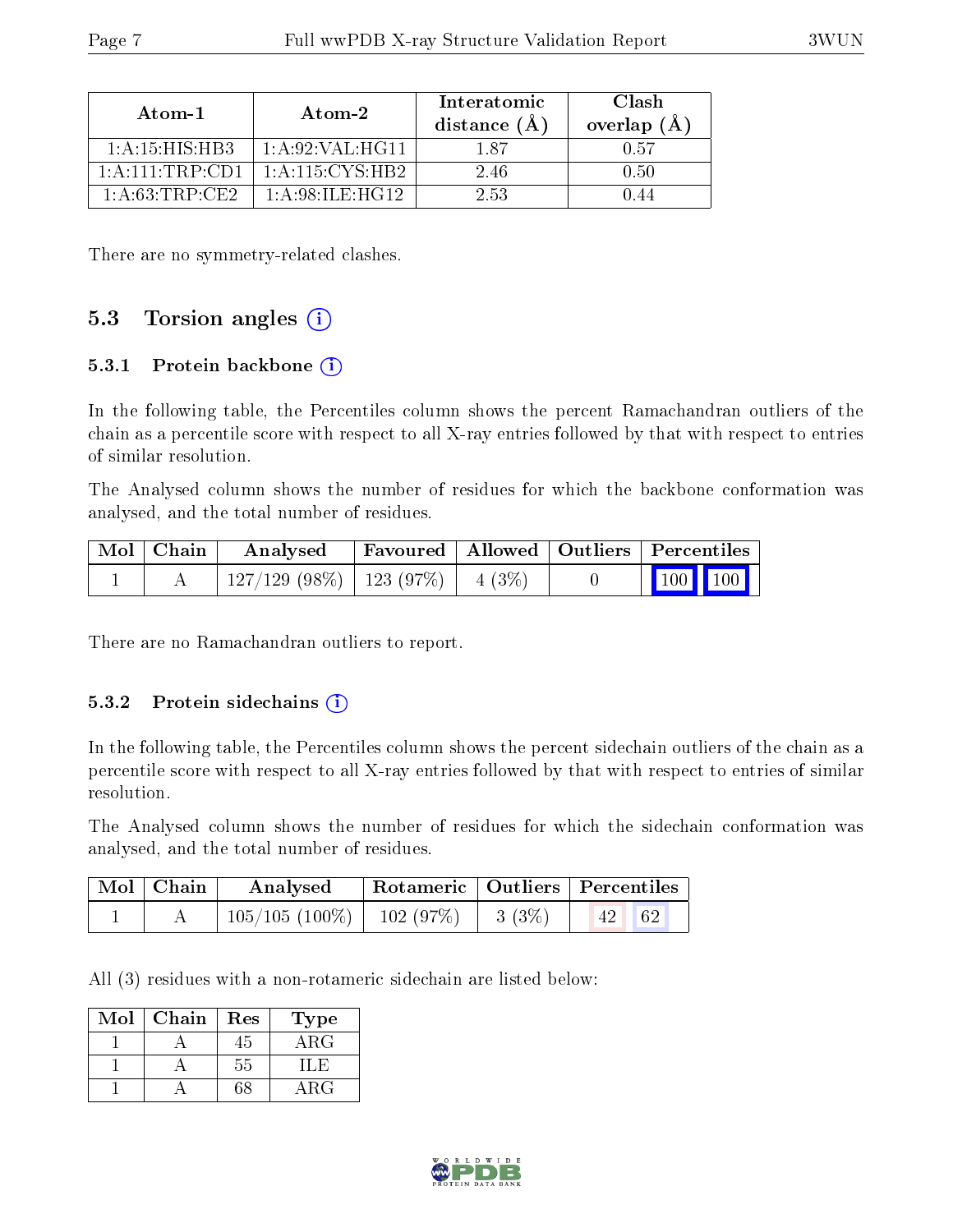Some sidechains can be flipped to improve hydrogen bonding and reduce clashes. There are no such sidechains identified.

#### 5.3.3 RNA (i)

There are no RNA molecules in this entry.

#### 5.4 Non-standard residues in protein, DNA, RNA chains (i)

There are no non-standard protein/DNA/RNA residues in this entry.

#### 5.5 Carbohydrates  $(i)$

There are no carbohydrates in this entry.

#### 5.6 Ligand geometry  $(i)$

Of 2 ligands modelled in this entry, 2 are monoatomic - leaving 0 for Mogul analysis.

There are no bond length outliers.

There are no bond angle outliers.

There are no chirality outliers.

There are no torsion outliers.

There are no ring outliers.

No monomer is involved in short contacts.

### 5.7 [O](https://www.wwpdb.org/validation/2017/XrayValidationReportHelp#nonstandard_residues_and_ligands)ther polymers  $(i)$

There are no such residues in this entry.

#### 5.8 Polymer linkage issues  $(i)$

There are no chain breaks in this entry.

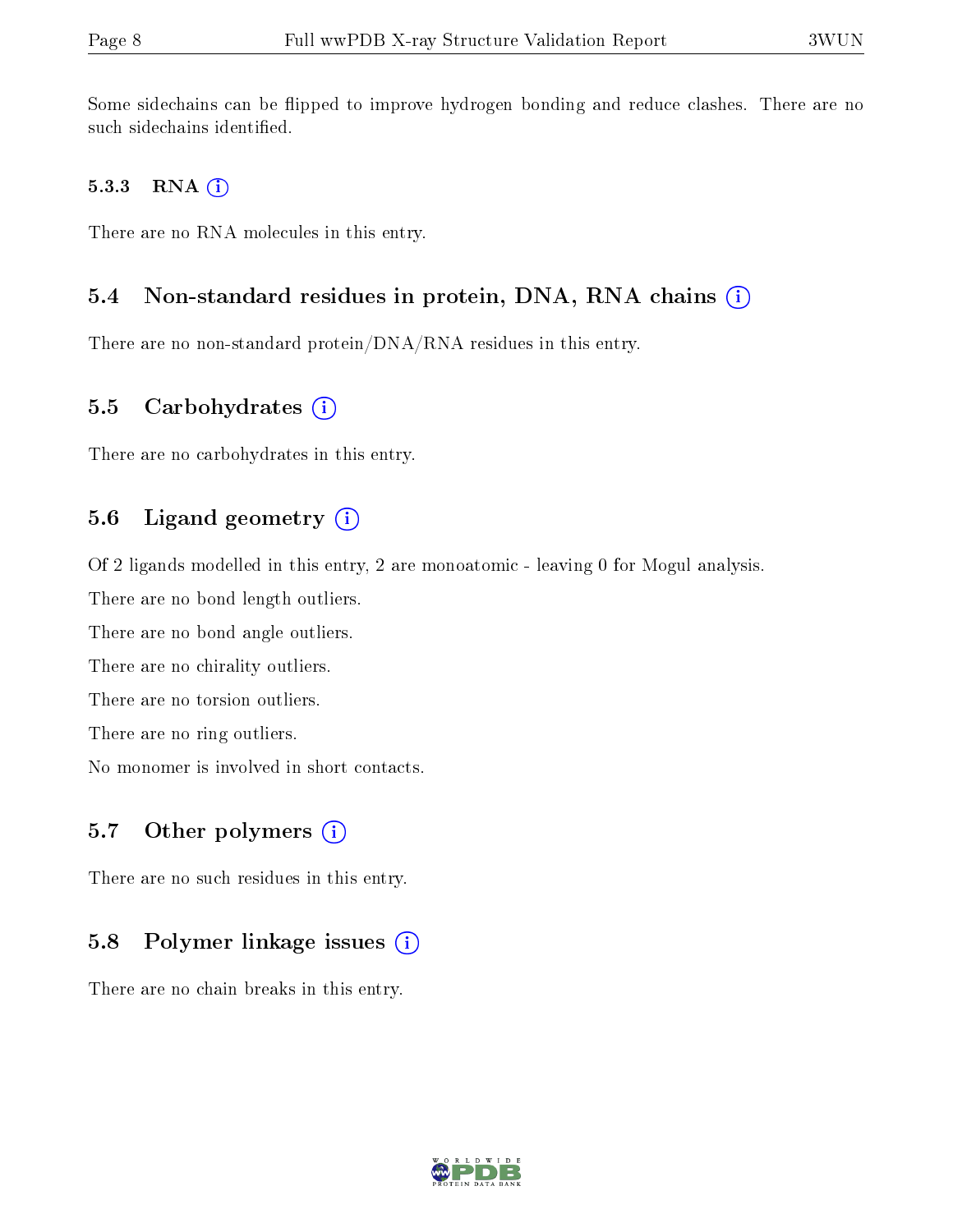## 6 Fit of model and data  $\left( \cdot \right)$

### 6.1 Protein, DNA and RNA chains (i)

In the following table, the column labelled  $#RSRZ>2'$  contains the number (and percentage) of RSRZ outliers, followed by percent RSRZ outliers for the chain as percentile scores relative to all X-ray entries and entries of similar resolution. The OWAB column contains the minimum, median,  $95<sup>th</sup>$  percentile and maximum values of the occupancy-weighted average B-factor per residue. The column labelled  $Q < 0.9$  lists the number of (and percentage) of residues with an average occupancy less than 0.9.

| $\mid$ Mol $\mid$ Chain | Analysed       | $\langle \mathrm{RSRZ} \rangle$ , | $\#RSRZ\!\!>\!2$                    | $\vert$ OWAB(Å <sup>2</sup> ) $\vert$ Q<0.9 |  |
|-------------------------|----------------|-----------------------------------|-------------------------------------|---------------------------------------------|--|
|                         | 129/129 (100%) | $-0.02$                           | $\mid$ 4 (3\%) 49 47 31, 41, 52, 63 |                                             |  |

All (4) RSRZ outliers are listed below:

| Mol | $\mid$ Chain $\mid$ Res |     | Type       | <b>RSRZ</b> |
|-----|-------------------------|-----|------------|-------------|
|     |                         | 102 | <b>GLY</b> | 2.4         |
|     |                         | 56  | LEU        | 2.1         |
|     |                         | 77  | <b>ASN</b> | 2.1         |
|     |                         | .58 | IL E       | 20          |

### 6.2 Non-standard residues in protein, DNA, RNA chains  $(i)$

There are no non-standard protein/DNA/RNA residues in this entry.

### 6.3 Carbohydrates (i)

There are no carbohydrates in this entry.

### 6.4 Ligands  $(i)$

In the following table, the Atoms column lists the number of modelled atoms in the group and the number defined in the chemical component dictionary. The B-factors column lists the minimum, median,  $95<sup>th</sup>$  percentile and maximum values of B factors of atoms in the group. The column labelled  $Q< 0.9$  lists the number of atoms with occupancy less than 0.9.

| Mol |  |          | $\mid$ Type $\mid$ Chain $\mid$ Res $\mid$ Atoms |          |          | $\ $ RSCC $\ $ RSR $\ $ B-factors( $\AA^2$ ) $\ $ Q<0.9 |  |
|-----|--|----------|--------------------------------------------------|----------|----------|---------------------------------------------------------|--|
|     |  | $1001\,$ |                                                  | $0.81\,$ | $0.20\,$ | 56, 56, 56, 56                                          |  |
|     |  | 1002     |                                                  | J.99     | 0.09     | 49, 49, 49, 49                                          |  |